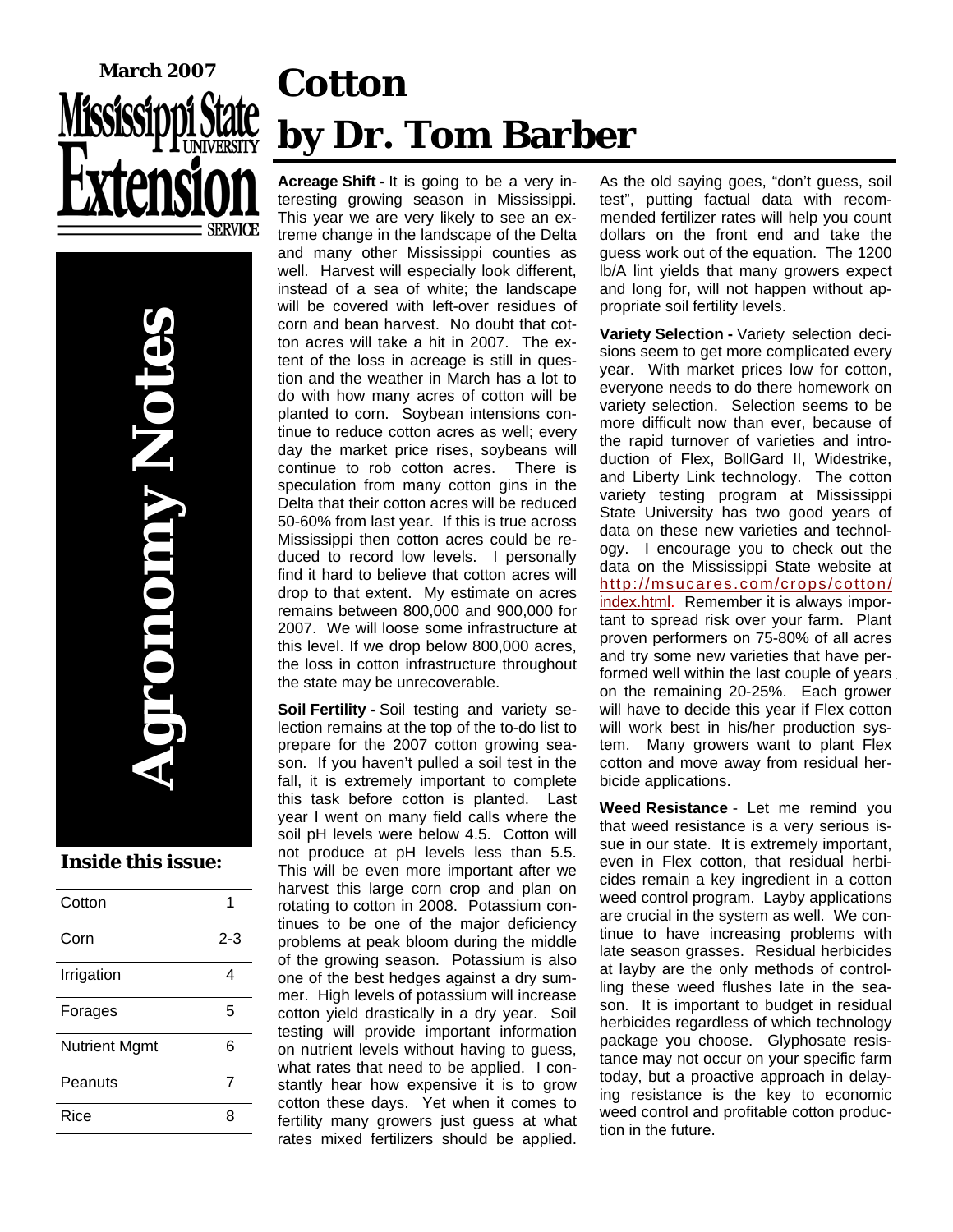### **Corn by Dr. Erick Larson**

**Planting Pitfalls –** Producers are well aware that early planting typically produces better corn yields, but rushing the process often instigates problems that overwhelm the benefits of early planting. Southern growers often hurry to get their crop planted, because rainfall restricts days suitable for fieldwork during prime planting time. This may cause several major problems which will substantially reduce corn yield potential.

**Stand uniformity** - Francis Childs, 5-time NCGA corn yield contest winner and world record holder (442 bu./a.), says "Root systems and uniform stands are the foundation of high corn yields." Variable plant spacing and seeding depth are common stand problems that can affect corn yield potential as much, or more than actual plant population. Corn plants are extremely sensitive to variable plant spacing because they do not tiller or produce branches to alter their plant size and only produce one fruit-bearing organ per plant, unlike most other crops. Crowded or late-emerging plants produce small, unfilled ears and spindly stalks due to intense competition for light, water and nutrients with adjacent plants. This reduces yield potential of the whole field, because these runts steal resources from their healthy neighbors. Planter meter system tune-up and calibration can certainly improve planter performance, but performance also depends heavily upon operator influence in the field. The most prevalent cause of seed distribution problems is excessive planter speed. Childs plants his corn at 2-4 mph. The standard maximum performance speed for plate and finger-pickup planters is 4.0-4.5 mph and vacuum-type planters is 4.5-5.0 mph. Speeds exceeding these values will usually cause much poorer seed spacing, increased double-drops, and less seed depth uniformity because seeds may roll and/or bounce in the seed furrow. Corn seed is available in numerous combinations of size and shape, which may also lead to planting problems. Growers with plate-type planters should match planter plates with their seed size. Likewise, growers with an air or vacuum-type planter should match disc or drum size, and air pressure with their seed weight/size. Excessive wear to planter plates, finger pick-ups or worn vacuum/drum seals can also cause major problems - just because something worked last year, doesn't necessarily mean it will this year.

**Avoid Planting Wet Soils** – Rainy springs not only encourage growers to plant quickly, but also tempt them to plant marginally wet fields, particularly when growers intend to plant a lot of acres. This often causes corn root development problems. Seed furrow openers will compact soil around the seed trench when planting into excessively moist soil. The soil shrinks when it dries, particularly in clay soils, causing the seed furrow to open and expose the nodal roots - just like shallow planting. These hard, compacted seed furrow walls also prohibit nodal root penetration, causing rootless corn syndrome, poor nutrient and water uptake and exacerbate root lodging at maturity.

**Planting depth** - Many "new" corn producers may plant corn the same depth as soybeans or even cotton. This can produce substantial seasonal root development problems. Corn seed should be planted 1  $\frac{1}{2}$  - 2 inches deep. Planting depth should be set in the field during planting. This is important because soil type, seedbed condition and moisture may influence actual depth. Corn seed's inherent energy and germination process ensure emergence from depths as great as 3 inches. The initiation point of the nodal root system, the crown of the stem, is moved upward when corn seed is not planted deep enough. Corn seed placed less than 1-inch deep will develop nodal roots near or even above the soil surface. This potentially exposes these roots to factors such as hot, dry soil, herbicide injury, and insect predation which can significant impede root development. This often leads to standability problems, nutrient deficiencies and even drought stress throughout the year. Birds may also cause stand loss by extracting shallow planted corn seeds.

**Starter fertilizer -** Many corn growers utilize starter fertilizer to supplement their corn fertility program. Starter fertilizer enhances vigor, promotes earlier maturity and often improves grain yield, particularly in minimum or no-tillage systems. Starter fertilizer enhances growth primarily by providing a concentrated phosphorus supply in the root zone of young plants. Phosphorus placement is very important too young plants with small root systems because phosphorus is not mobile in the soil. Conversely, although nitrogen is an essential component of starter fertilizer, it is relatively mobile in the soil solution, so nitrogen placement is not vital to corn uptake, particularly since corn has a fibrous root system with considerable lateral growth. Thus, nitrogen fertilizers alone, have little value as starter fertilizers. The most commonly used source of starter fertilizer is ammonium polyphosphate (10- 34-0 or 11-37-0). Orthophosphate fertilizers sold under many brands are also widely available, but are much more expensive, have lower nutrient analyses, and routinely show no yield difference compared to polyphosphate fertilizers in field trials. Growers applying starter fertilizer in the seed furrow should apply no more than 4 gallons per acre in 38 to 40-inch rows or 5 gallons per acre in 30-inch rows, or salting injury may occur to seedlings.

**Bt refuge** - Growers can plant no more than 50% of their corn acreage in Bt hybrids designed for corn borer resistance. This includes hybrids containing either YieldGard Corn Borer or Herculex 1. Growers will be required to plant an equal acreage of non-Bt corn as a refuge within a half-mile of their Bt corn. Neighbors' conventional corn does not count as refuge. The non-Bt refuge may be treated with insecticides (excluding sprayable Bt products) as needed. Thus, growers should plant their refuge as a separate block, so they may manage it separately, if infestation warrants insecticide treatment.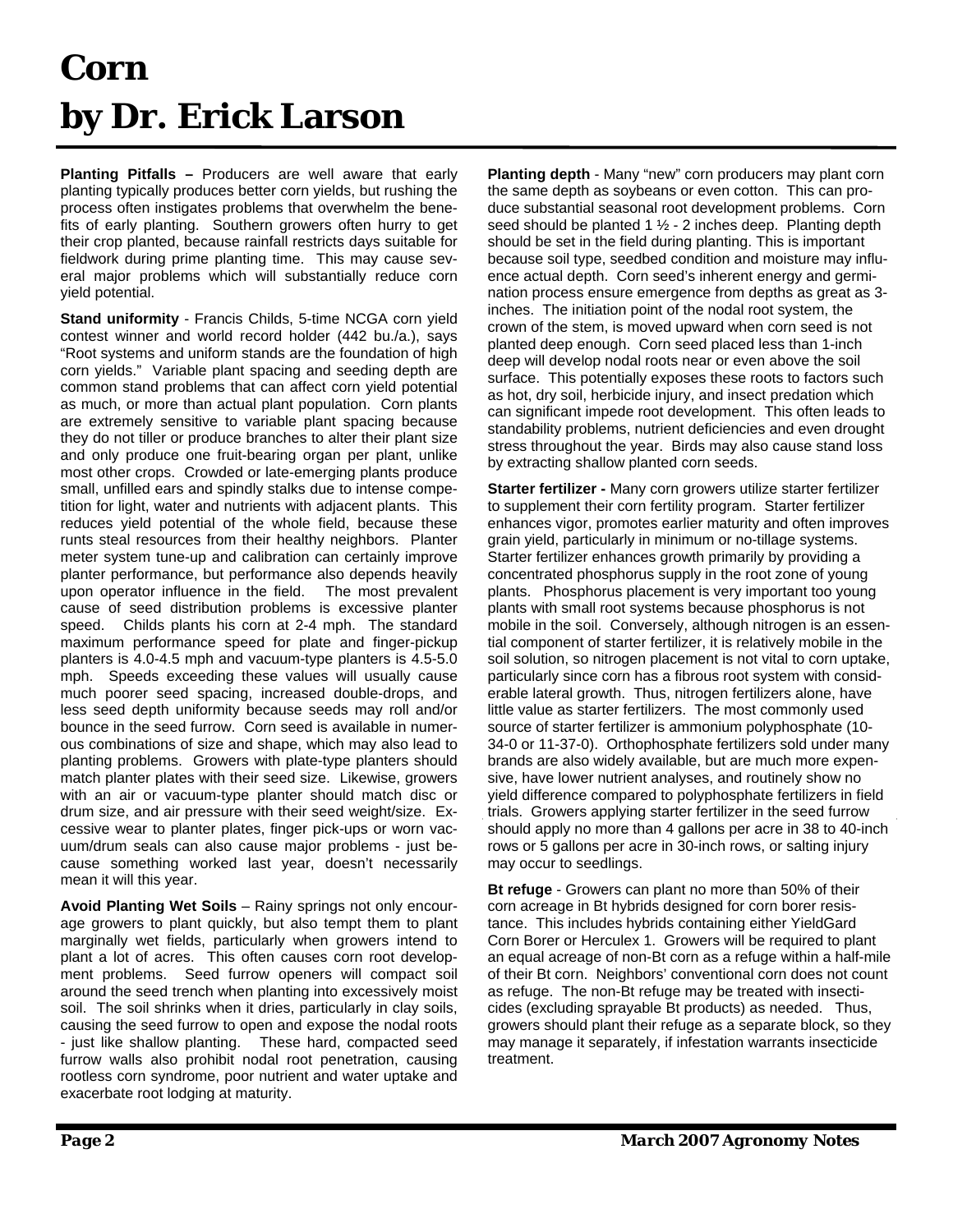### **Corn continued... by Dr. Erick Larson**

**Seeding Rate Suggestions** – Corn growers should strive for a goal of 24,000 to 32,000 plants per acre. Seeding rates should exceed the desired plant population about 5 to 10% depending upon planting conditions, seedbed preparation, and seed germination. The desired plant population may vary depending upon a field's yield potential, planter row width and planting date. If a corn yield goal of 200 bu./ a. (50 bu./a. soybeans or 2 bale cotton) is realistic, particularly under irrigation, then strive for 28,000-32,000 plants/ acre. If this goal is unrealistic, then lower the seeding rate accordingly - do not generally exceed 28,000 plants/acre in dryland culture. Also, different row widths alter optimum plant population because it ultimately affects plant spacing. Close plant spacing increases competition for light, water and nutrients, which weakens stalk quality without increasing yield potential, particularly under stress. Thus, optimum plant population in wide rows is generally around 2,000 - 4,000 plants/acre less than narrow rows. Ultra-early planted corn (soil temperature 50-55 degrees F) should be seeded about 10% thicker than normal because cool spring conditions usually promote higher seedling mortality and smaller plants with less leaf area at tassel, meaning more plants are needed to intercept available light. Conversely, growers should reduce seeding rate at later planting dates since warm temperatures enhance seedling establishment and produce taller, leafier plants, but are more likely to expose the crop to late-season drought stress, decreasing grain yield potential. Refer to tables 1 and 2 for specific seeding rate suggestions depending upon these factors.

**Early nitrogen application –** Mississippi's warm, wet spring climate generally dictates timely nitrogen application according to crop demand (spoon-feeding), or substantial nitrogen may be lost prior to crop demand. Corn extracts less than 10% of its seasonal nitrogen uptake before rapid vegetative growth begins, which is normally after May 1. Thus, producers can improve their nitrogen use efficiency considerably by applying only a minimal portion of nitrogen shortly after emergence, followed by the bulk of their nitrogen fertilizer just prior to this period of maximum crop demand. Thus, early fertilization can waste considerable nitrogen, particularly if wet weather prevails, before rapid corn growth begins. Our standard nitrogen recommendation is to apply no more than 1/3 of the total N near planting/crop emergence and apply the remaining N about 30 days later (corn exceeding 12 inches tall or V6 growth stage).

**Prevent stand loss -** Growers who wait to apply a burndown herbicide near planting greatly increase their likelihood of experiencing stand loss from cutworms. Cutworms feed on green winter weed vegetation present in fields during the early spring. If a burndown herbicide is applied near planting, cutworms present will be forced to feed on new, emerging corn plants (because the weed vegetation is dying from the herbicide application). Thus, growers should apply a labeled pyrethroid before corn emergence or with the burndown herbicide to control cutworms, unless a labeled insecticide is applied in a band at planting. Pyrethroids intended for cutworm control should be applied on the soil surface, rather than in-furrow (with a starter fertilizer), since surface treatment offer more exposure to cutworms. Seed treatments may require a supplemental pyrethroid application to enhance cutworm control, because they generally do only a modest job on cutworms.

Table 1. **Dryland** corn seeding recommendations.

| <b>Planter Row Width</b> |         |                              |         |                    |       |
|--------------------------|---------|------------------------------|---------|--------------------|-------|
|                          | 30-inch | 38-inch                      | 40-inch | <b>Final Stand</b> |       |
| Seeding                  |         |                              |         | @10%               | @5%   |
| Rate                     |         | <b>Seed Spacing (inches)</b> |         | loss               | loss  |
| 24000                    | 8.7     | 6.9                          | 6.5     | 21600              | 22800 |
| 26000                    | 8.0     | 6.3                          | 6.0     | 23400              | 24700 |
| 28000                    | 7.5     | 5.9                          | 5.6     | 25200              | 26600 |
| 30000                    | 7.0     | 5.5                          | 5.2     | 27000              | 28500 |
| 32000                    | 6.5     | 5.2                          | 4.9     | 28800              | 30400 |
| 34000                    | 6.1     | 4.9                          | 4.6     | 30600              | 32300 |
| 36000                    | 5.8     | 4.6                          | 4.4     | 32400              | 34200 |

Suggestions dependent upon relative planting date:

Ultra-early planting dates

Optimum planting dates Late planting dates

Table 2. **Irrigated** corn seeding recommendations.

| <b>Planter Row Width</b> |         |                              |         |                    |       |
|--------------------------|---------|------------------------------|---------|--------------------|-------|
|                          | 30-inch | 38-inch                      | 40-inch | <b>Final Stand</b> |       |
| Seeding                  |         |                              |         | @10%               | @5%   |
| Rate                     |         | <b>Seed Spacing (inches)</b> |         | loss               | loss  |
| 24000                    | 8.7     | 6.9                          | 6.5     | 21600              | 22800 |
| 26000                    | 8.0     | 6.3                          | 6.0     | 23400              | 24700 |
| 28000                    | 7.5     | 5.9                          | 5.6     | 25200              | 26600 |
| 30000                    | 7.0     | 5.5                          | 5.2     | 27000              | 28500 |
| 32000                    | 6.5     | 5.2                          | 4.9     | 28800              | 30400 |
| 34000                    | 6.1     | 4.9                          | 4.6     | 30600              | 32300 |
| 36000                    | 5.8     | 4.6                          | 4.4     | 32400              | 34200 |

Suggestions dependent upon relative planting date:

Ultra-early planting dates

Optimum planting dates

Late planting dates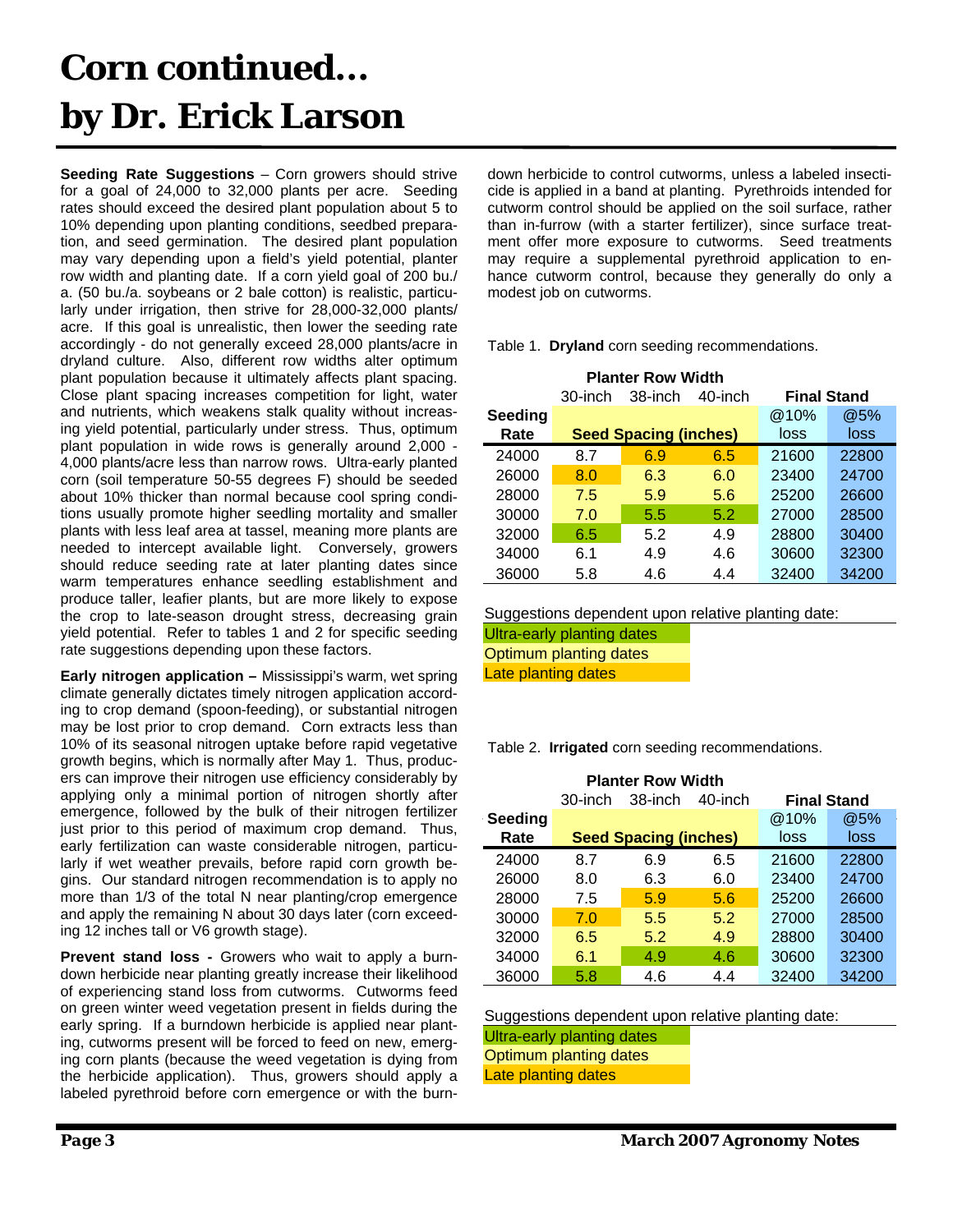### **Irrigation Decisions for Double Crop Soybeans by Jim Thomas**

There could be some difficult decisions to make this year with the wheat that is planted that may go into soybeans after harvest. One of the first decisions, should it be a dry harvest time, is how to get moisture to plant soybeans in after the wheat is cut. Normal June rainfall for the Delta area is about 4.5 inches. Hopefully, this will be a somewhat normal year and there will be enough moisture to germinate and sustain double-crop soybeans in June. However, if there is insufficient moisture, there are some considerations that will need to be made.

Many preparations should already be in place for irrigated double crop beans this summer. This means wheat should be established on raised beds for furrow irrigated fields. If the beans will be planted flat, this will make any pre-irrigation or germination irrigation very difficult, unless a center pivot is present. After wheat harvest, maintain as much crop residue as possible to help shade and keep the soil cool during early irrigations. High soil temperatures greatly increase the risk of stand failure during June, particularly if soil moisture is marginal. Residue can help reduce soil temperatures by shading and should not interfere with good emergence or stand establishment.

If soils are too dry for seed germination, there are two management strategies. One is to plant the crop and hope for rain and if it doesn't rain, then irrigate the crop up. The other, is to pre-irrigate the field, then subsequently plant. Either system can work or fail depending upon environmental conditions. The problem in the Mississippi Delta is that conditions are always an unknown until planting time.

If a producer chooses to plant into dry soil and does not get a rain, either a sprinkler or furrow irrigation system can supply moisture for germination. If a pivot is used, then enough water needs to be applied to successfully germinate and establish the seedlings. This will typically require an inch or more of water. If the soil surface begins to crust because of hot dry conditions, subsequent light irrigations may be needed to soften the crust and promote seedling emergence. This should be done frequent enough to establish a good stand, then stopped. When sunny, hot weather is prevalent, hot, wet soil may scald and/or rot the seed or seedlings, thus reducing the likelihood of successful germination and stand establishment. Under extreme conditions, the best method with center-pivots is probably subsequent light irrigations to reduce soil temperature and minimize soil crusting.

In furrow irrigated fields, furrows must already be established to effectively irrigate. If furrows do not exist, it will be very hard to get rid of stubble, row up, plant, and prewater in a timely manner. With furrow irrigated fields, there generally needs to be adequate soil moisture at planting to successfully germinate and establish the seedlings. Thus, growers should make sure moisture is present in the planting zone, because some soils do not wick moisture well.

If pre-irrigation is utilized, there are still concerns that should be addressed. Furrows need to have sufficient depth to allow uniform water flow, particularly if heavy crop residue is present, to assure good moisture distribution across the field. Pre-watering the beds prior to planting, will typically improve the likelihood of stand establishment, compared to watering a crop up after planting. However, this will delay planting as much as a week in some cases, or even longer, because the ground will have to dry substantially before planting can proceed. Although this system is preferred, there is still considerable stand establishment risk.

Burning wheat stubble may create more problems than leaving it present. Burning residue and charring the soil surface will sometimes make the soil hydrophobic (afraid of water). Thus, water infiltration may be reduced temporarily. Furthermore, the dark, charred residue on the soil surface will absorb tremendous solar radiation. This will substantially heat soil temperature to levels where seedling establishment may be difficult. After burning, light tillage prior to planting may reduce this detrimental effect.

Stand establishment may vary considerably when trying to irrigate a crop up or pre-irrigate for planting. To be most successful, be timely with the water, don't wait too long, and get water on and off the field as quickly as possible. Also, keep in mind that if the soil profile is dry, subsequent irrigation will likely need to be initiated much quicker after emergence, than when planting during the normal time frame.

Flood irrigating small beans is an extremely risky venture. Generally, we do not suggest flooding soybeans until they are a foot tall or more. However, that may be impractical when conditions are extremely dry. Smaller soybeans are more intolerant of saturated soil and are extremely susceptible when submerged in stagnant water, particularly when temperatures are hot. Therefore, pre-watering flood irrigated fields would likely be more preferable, than early post-emergence irrigation. Successful utilization of this system is quite dependent upon draining excessive water following application. This is often referred to as flushing, rather than flooding.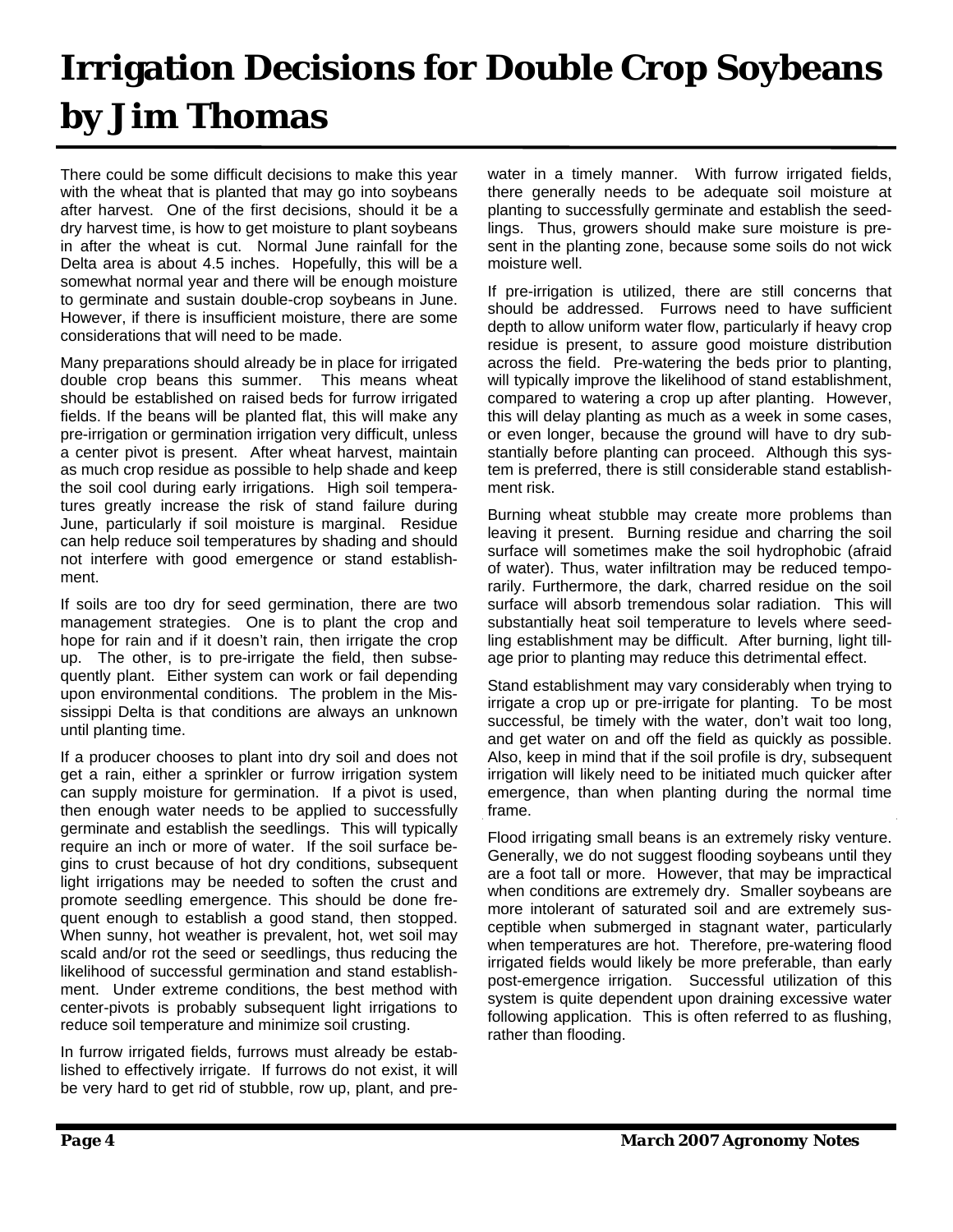### **Forages by Dr. David Lang**

#### **Early Summer Grazing**

The drought during the summer of 2006 has left many of you without any hay. Winter forage growth has suffered recently due to cold weather, though most areas received sufficient fall rains to get reasonable fall growth of annual ryegrass and tall fescue. These cool season grasses can generally survive a cold snap down to 10 $\degree$ F and they start growing again once the night time lows are back in the upper 20's and daytime highs are greater than  $40^{\circ}$ F. This occurred for most of the state by mid-February so by the time you read this in March you should have plenty of spring forage if you planted ryegrass or have tall fescue. The cold weather we've had over the winter of 2006-2007 has not been severe enough to damage bermudagrass or bahiagrass in most situations. The key to winter survival of bermudagrass and bahiagrass is to maintain soil potash levels in the medium range on a soil test.

Both of these perennial summer grasses can begin to grow by mid-March throughout most of the state of Mississippi if they do not have a winter cover of clovers, ryegrass or tall fescue. It's good to over seed some of your perennial summer grasses to annual clovers and ryegrass, but be sure to have a few pastures that are not over seeded next fall so that you can have early summer grazing. Both ryegrass and tall fescue suppress early summer growth due to shading. Summer grasses love full sunlight and need to have the cool season forage grazed closely as early as possible to stimulate vigorous growth.

Annual summer grasses can provide early grazing or hay. There are several millet species and varieties but the best millet to plant is pearl millet. Browntop millet is a separate species suitable for wildlife that grows quickly and yields much less than pearl millet. It makes for a good dove field in September if planted around the first of July. Sudangrass is another highly productive fast growing summer annual that can provide early summer grazing. Look for a variety that has the brown mid-rib gene for higher digestibility. Both pearl millet and sudangrass can be planted from early April to June from south to north in the state. Millets and sudangrass can be drilled into a lightly disked seedbed with good success.

Sudangrass has a potential cyanide or prussic acid toxicity problem during summer drought or after a frost in the fall so use caution with this grass. Nitrates can also accumulate in millets and sudangrass if nitrogen is applied at greater than 70-80 lbs (units) of actual N per acre per application, particularly in drought conditions.

Another summer annual to consider is corn. It can be utilized as forage when vegetative if you can find a cheap source of seed. Try using the brown bag wildlife corn from the local coop. It's not the best genetically for grain and you should

never use it for silage or grain production, but if it's not cracked or more than a season old then it will germinate up to 70%. Again it's always best to buy certified corn seed for grain or silage production because of the hybrid nature of corn. Wildlife or feed corn from the coop may not work so try it sparingly or only after you've confirmed seed viability with a quick germination test. Roll some of the kernels into a paper napkin and keep it moist in a warm place such as on a plate in the kitchen. If the seed is viable it will begin to sprout in a few days. This source of seed is only to be used if you utilize corn vegetatively for early season emergency grazing. It can be planted beginning in early March to April from south to north in the state. A grain drill can be suitable for this purpose. Block every other hole with tape to plant corn in 12 to 16 inch rows.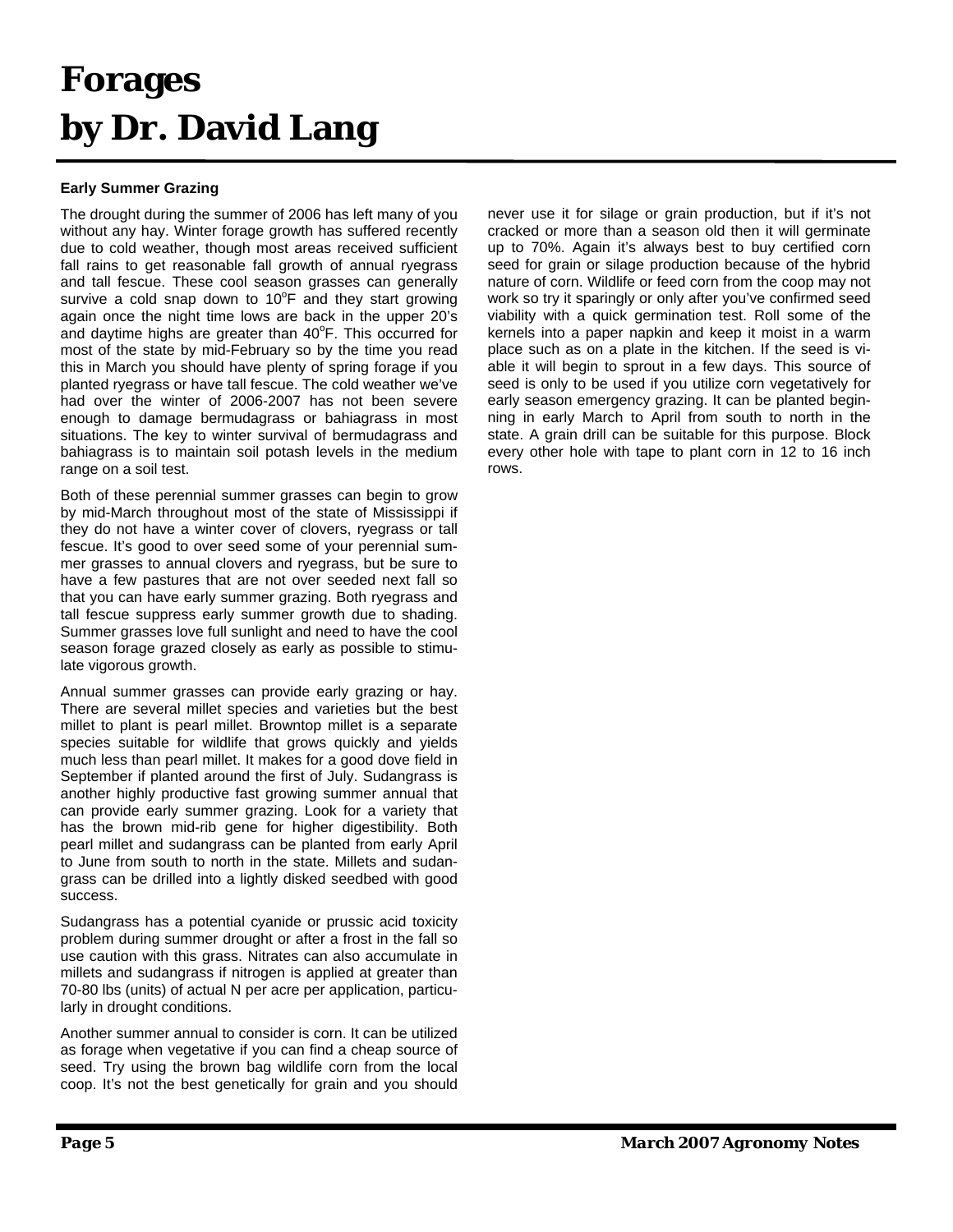### **Nutrient and Soil Management by Dr. Larry Oldham**

Occasionally there are inquiries about locating gypsum (calcium sulfate) or dolomitic lime (contains magnesium) from places in Mississippi where our soil testing history indicates soil amendment with either calcium or magnesium is unnecessary, or inappropriate for the crop indicated, or dolomite prices are rather expensive. Often follow-up questions indicate a desire to adjust the cation ratio in the soil. Soil test recommendations from soil analysis rely on basic philosophies. Most, if not all, land grant university recommendations seek to provide sufficient crop nutrients for a crop based on critical values of the nutrient in the soil. These recommendations are based on field calibration and correlation studies.

Some private laboratories and consultants use a Basic Cation Saturation Ratio philosophy that there exists an ideal 'mix' of nutrients in the soil. This concept originated in a series of papers in the 1940's from New Jersey that advocated the exchangeable cation saturation in a productive soil be 65% calcium and 10% magnesium. Other formulations have been proposed as well.

Trials in Wisconsin, Ohio, and more recently Missouri have not shown the advantages reported in the earlier New Jersey papers. However, some persist that maintaining a certain ratio of Ca and Mg in the soil exchange complex results in better crop growth and nutrition. Figure 1 is cotton yields over two years in the Delta section of Missouri in a soil which had been amended to attain Ca to Mg ratios ranging from 2.5:1 to 7.6:1. It shows that yields were not a function of the ratio. (Complete information is available in Stevens et al., Journal of Cotton Science 9:65-71.)

In the Stevens study referenced above, whole plant potassium uptake by cotton was measured at first square over three seasons and was not different across the range of Ca/ Mg ratios (Figure 2, which is Figure 3 of the publication). There was also no effect on fiber quality.

Within plant cells, magnesium does not bind as strongly as calcium or potassium to the cell walls. This competition can lead to lower uptake of magnesium in situations with high calcium or potassium. Potassium induced magnesium deficiency has been diagnosed in very few situations in Mississippi over the past thirty years. One such situation arose in the south Delta in a corn field a few years ago, but it was unique because soil test potassium levels (i.e. exchangeable potassium) were very high. Since the soil was almost pure sand with a very low cation exchange capacity, this was not a base percentage issue but a sheer quantity problem.

This is not to say categorically that no Mississippi soil fertility situation exists which could not benefit from gypsum or dolomite amendment. Gypsum is very useful when additional calcium is needed for some crops. It also helps with certain structural issues, and is the amendment of choice on salt affected soils such as those affected by hurricane storm surge. Dolomite is an excellent liming material, and the material of choice in some parts of the state not close to water or rail transportation hubs. In summary, be aware of why some recommendations are made, and use only those which are attributable to research and profitable for your situation.

Figure 1. Average lint yields of two years as a function of magnesium saturation of soil cation exchange capacity (University of Missouri, graph courtesy of David Dunn).



Figure 2. Potassium uptake at pinhead square over a range of soil calcium/magnesium ratios (University of Missouri, graph courtesy of David Dunn).



Figure 3. Effect of soil exchangeable Ca:Mg on whole plant tissue K at first square from the long-term Ca:Mg ratio experiment. Each dot represents the mean of four replications.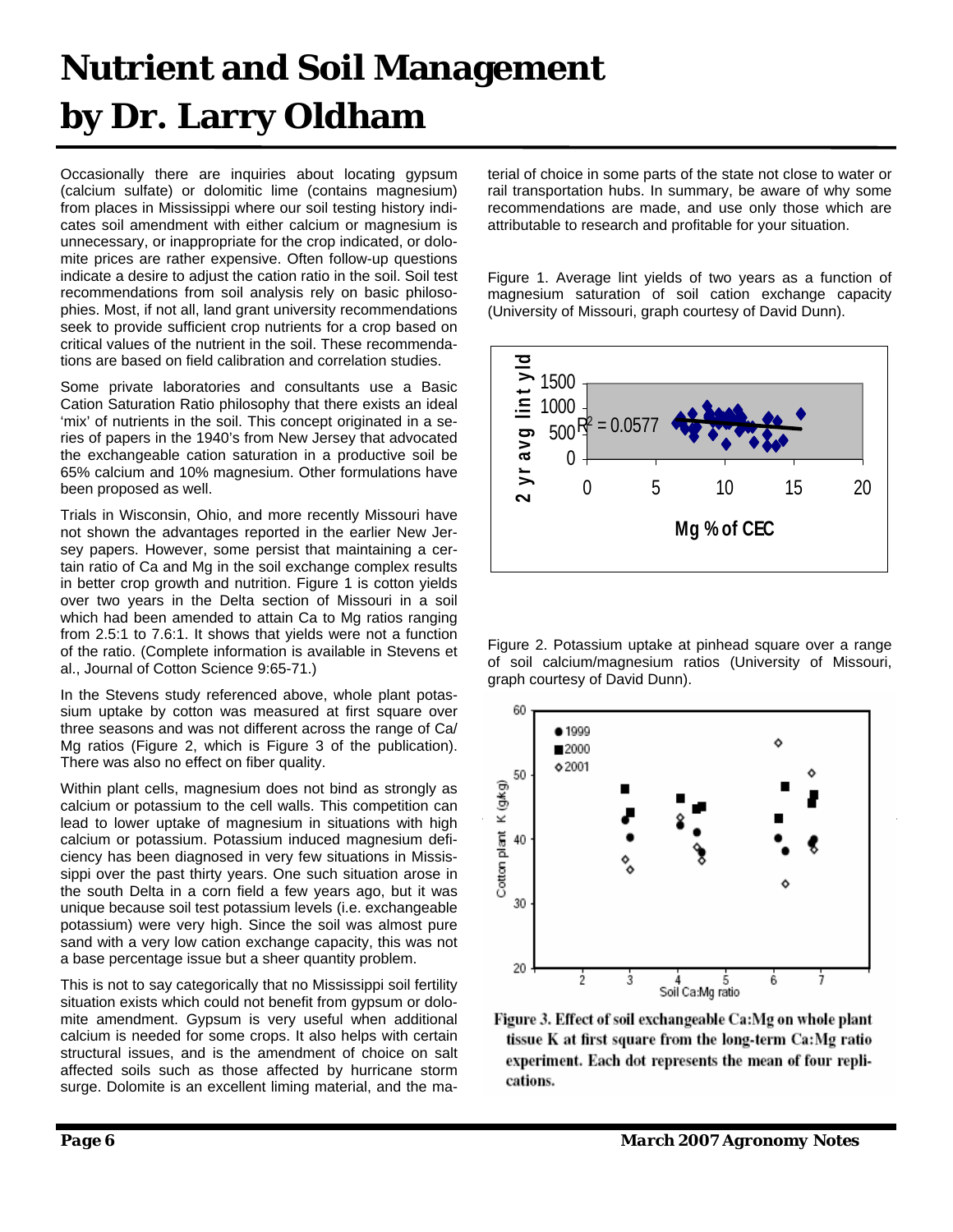### **Peanuts by Mr. Mike Howell**

Planting time is just around the corner, but growers don't need to hurry with peanuts. Data from other states indicates that optimum planting time for peanuts is May 10-15, and peanuts really don't need to be planted before May 1. That may seem like a long time away, but there is much to do in the meantime.

**Plan your planting date -** Remember that you will only be able to harvest 20-25 acres per day. If a grower plants 400 acres in a 4-5 day window, this will lead to problems at harvest. Peanuts put on 70% of their weight in the last 10 days of maturity, and once the peanut plant matures, you have about 10 days to harvest before you loose yield. With this tight timeline, it is imperative that you look at time to maturity for each variety you are planting, and work out a plan on the calendar as to when you should plant and harvest. This won't be an exact timing, but it will help to spread out harvest.

**Variety Selection -** If you have not already done so, now is the time to choose your varieties and get the deed ordered. It is recommended that growers plant several different varieties to help manage risk and to evaluate what will perform best on their farm. Below are the results form some of the variety testing plots in Mississippi in 2006. Georgia Green has been the standard for many years in the Southeast, and are still grown on a large percentage of the acres. In recent years, there have been some new varieties released that offer higher yield potential and/or better disease resistance. AP3 is one of the newer varieties that is an excellent yielder, however there are some quality issues that growers must take into account. Georgia O2C has yielded well in trials in Mississippi, and has grades comparable to Georgia Green, however it is a longer season variety. It is sold as a 150 maturity, but in many cases it will take 160+ days to mature.

North of I-20 it would be extremely risky to plant many acres of this variety. Growers in the northern portion of the state should look at some of the earlier maturing varieties such as Andru II, Viragard, and Carver. Yields of these varieties in other state variety trials usually don't measure up to Georgia Green, but the earliness is a definite benefit.



#### **Mean Yield and Grade of Peanut Varieties Lonnie Fortner, Vicksburg, MS, 2006**